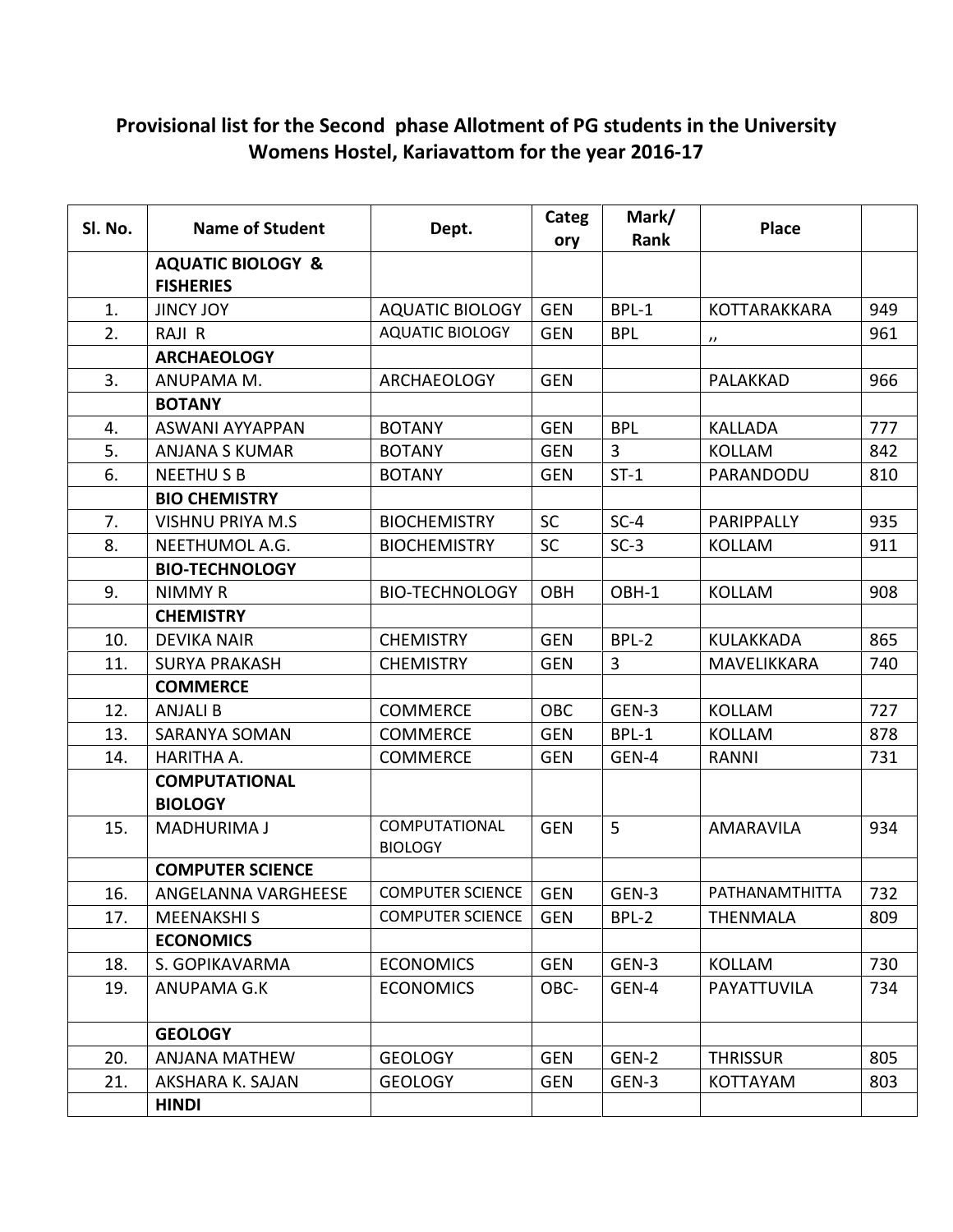| 22. | SRUTHI B.                  | <b>HINDI</b>                        | <b>GEN</b> | BPL-1          | <b>KOLLAM</b>        | 937 |
|-----|----------------------------|-------------------------------------|------------|----------------|----------------------|-----|
| 23. | ARUNDHATHI MOHAN           | <b>HINDI</b>                        | <b>OBC</b> | GEN-1          | <b>KOLLAM</b>        | 883 |
|     | <b>HISTORY</b>             |                                     |            |                |                      |     |
| 24. | <b>RENI ANNA PHILIP</b>    | <b>HISTORY</b>                      | <b>GEN</b> | $\overline{3}$ | BHARANIKAVU<br>SOUTH | 761 |
| 25. | ATHULYA V                  | <b>HISTORY</b>                      | <b>GEN</b> | $\overline{4}$ | PALAKKADU            | 749 |
|     | <b>IMK</b>                 |                                     |            |                |                      |     |
| 26. | <b>RESHMA M</b>            | <b>IMK MBA</b>                      | <b>GEN</b> | <b>GEN-19</b>  | <b>ALAPPUZHA</b>     | 873 |
| 27. | <b>VINEETHA S. WARRIER</b> | <b>IMK MBA</b>                      | <b>GEN</b> | <b>GEN-13</b>  | VEERANAKAVU          | 875 |
|     | <b>INTEGRATED BIOLOGY</b>  |                                     |            |                |                      |     |
| 28. | <b>ARUNIMA P.S</b>         | <b>INTEGRATED</b><br><b>BIOLOGY</b> | <b>OBH</b> | OBH-1          | <b>VITHURA</b>       | 853 |
|     | <b>LAW</b>                 |                                     |            |                |                      |     |
| 29. | DHANYA U.D                 | <b>LAW</b>                          | <b>GEN</b> | SEBC-2         | PARASSALA            | 919 |
| 30. | ARYA G                     | <b>LAW</b>                          | <b>GEN</b> | GEN-1          | <b>KOLLAM</b>        | 927 |
|     | <b>MALAYALAM</b>           |                                     |            |                |                      |     |
| 31. | <b>REMYA RAJAN R</b>       | MALAYALAM                           | GEN-3      | <b>BPL</b>     | <b>KOLLAM</b>        | 909 |
| 32. | <b>RESHMA S</b>            | MALAYALAM                           | <b>SC</b>  |                | <b>ADOOR</b>         | 961 |
|     | <b>MATHEMATICS</b>         |                                     |            |                |                      |     |
| 33. | ASHA P.                    | <b>MATHEMATICS</b>                  | GEN-       | <b>BPL</b>     | ERNAKULAM            | 921 |
| 34. | ALFIYA S.                  | <b>MATHEMATICS</b>                  | <b>OBC</b> | GEN-5          | VALAVUPACHA          | 760 |
| 35. | AKSHAYA R.S                | <b>MATHEMATICS</b>                  | OBC-       | <b>BPL</b>     | <b>MUTHUVILA</b>     | 946 |
|     | <b>MCJ</b>                 |                                     |            |                |                      |     |
| 36. | THASNEEMMUHAMMED M.S       | <b>MCJ</b>                          | <b>OBC</b> | MUSLIM-1       | PALODU               | 885 |
|     | <b>OPTO ELECTRONICS</b>    |                                     |            |                |                      |     |
| 37. | AFIYA M.RAJ                | <b>OPTO</b><br><b>ELECTRONICS</b>   | <b>OBC</b> |                | PATHANAMTHITTA       | 960 |
|     | <b>PHYSICS</b>             |                                     |            |                |                      |     |
| 38. | NISHA C.S                  | <b>PHYSICS</b>                      | <b>OBC</b> | GEN-4          | PARASSALA            | 900 |
| 39. | ASHIKA VIJAYAN N           | <b>PHYSICS</b>                      | <b>GEN</b> | GEN-8          | <b>CALICUT</b>       | 786 |
|     | <b>POLITICAL SCIENCE</b>   |                                     |            |                |                      |     |
| 40. | <b>SWATHI K.C</b>          | POLITICAL SCIENCE                   | <b>OBC</b> | GEN-2          | <b>KAKKATHIL</b>     | 757 |
| 41. | <b>MEGHNA M</b>            | <b>POLITICAL</b><br><b>SCIENCE</b>  | <b>OEC</b> | <b>BPL</b>     | <b>KANNUR</b>        | 756 |
| 42. | ANJURIA YOHANNAN           | <b>POLITICAL</b><br><b>SCIENCE</b>  | <b>GEN</b> | GEN-6          | <b>KANNUR</b>        | 793 |
|     | <b>PSYCHOLOGY</b>          |                                     |            |                |                      |     |
| 43. | <b>ANAGHA PUSHPPAN</b>     | <b>PSYCHOLOGY</b>                   | <b>SC</b>  | <b>SC</b>      | NEYYATINKARA         | 976 |
| 44. | <b>ANITTA JOSEPH</b>       | <b>PSYCHOLOGY</b>                   | <b>GEN</b> | BPL-1          | <b>KOTTAYAM</b>      | 889 |
| 45. | <b>ARATHY K.P</b>          | <b>PSYCHOLOGY</b>                   | <b>GEN</b> | BPL-W.1        | PATHANAMTHITTA       | 907 |
|     | <b>SANSKRIT</b>            |                                     |            |                |                      |     |
| 46. | <b>SYRYA SURENDRAN</b>     | SANSKRIT                            | <b>GEN</b> | GEN-1          | PANTHALAM            | 754 |
| 47. | MEETHU M                   | <b>SANSKRIT</b>                     | <b>OBC</b> | $\overline{2}$ | PATHANAMTHITTA       |     |